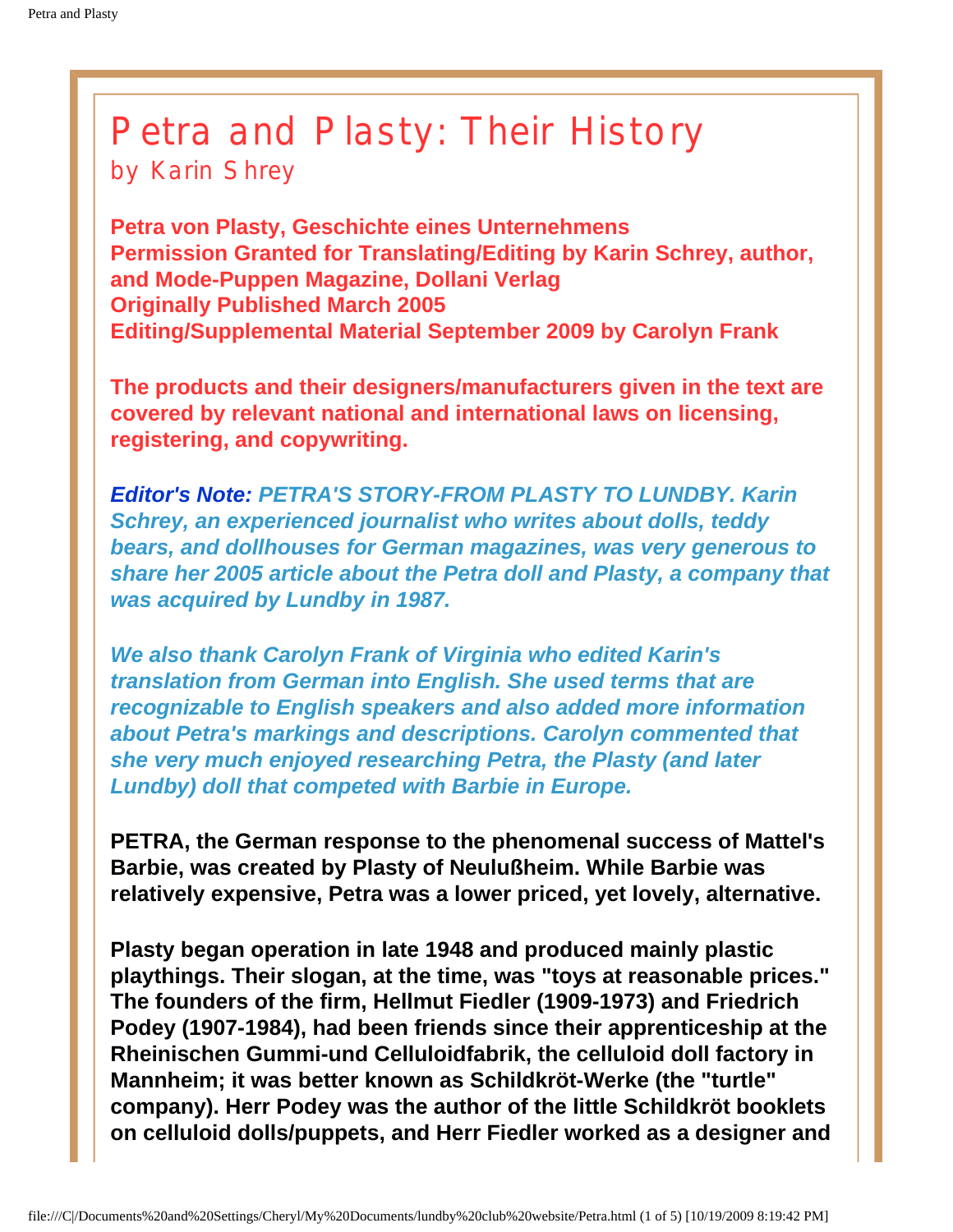#### **product manager.**

**Petra was introduced at the Nuremberg Toy Fair of 1965. She was approximately the same size (11.5"/28.75cm) as Barbie, her American counterpart. Frauen Fiedler and Podey designed 16 outfits for the doll.** 

**The first Petra dolls had inset hair done in hairdos as ponytails and flips (like Barbie) and the head and straight-leg-body were not marked. The "Fashion Queen"-style Petra with bald head and a wig set came, too, with the first head mold and the straight-leg body as well as with the 2nd head mold and the twist body; "Petra" marks on head and body started in 1967 with the 2nd head and the twist body.** 

**During her first year of production, 460,000 dolls and one million outfits were sold. However, at the end of the year, the company was embroiled in a patent infringement case with Mattel, Inc. over the similarity of the dolls. Plasty was able to prove that the design of their doll was not a copy of Barbie, as the Petra head was a different sculpt.** 

**Fred and Peggy, the brother and little sister, were added to the Petra line in 1966. Each of the family members had a selection of clothing. Petra now had 21 outfits, a set of three wigs in different hair colors, a wardrobe, bed, mirror, and garden furniture. Her outfits were numbered and given designations, i.e., #1 Negligée, #2 Camping. However, the names changed periodically and many of the ensembles had variations in materials and colors (a "headache" for the future historians of Plasty and Petra).** 

**A new Petra mold was displayed at the 1967 Nuremberg Toy Fair. She now had a twist waist, bendable knees, and the title, "Petra 67." Markings on the 1967 doll, and those of subsequent years varied; some of the dolls had the addition of von Plasty on their back and other dolls were not marked.** 

**The year 1973 was very profitable for Petra and Plasty; 900,000 dolls, 3.5 million outfits, and 800,000 accessories were sold. Ten percent of the total 30 million Deutschmarks came from Petra sales to European countries. Sadly, 1973 also marked the passing of Hellmut Fiedler.** 

**The early 1970s brought another facial mold for Petra. She now had a**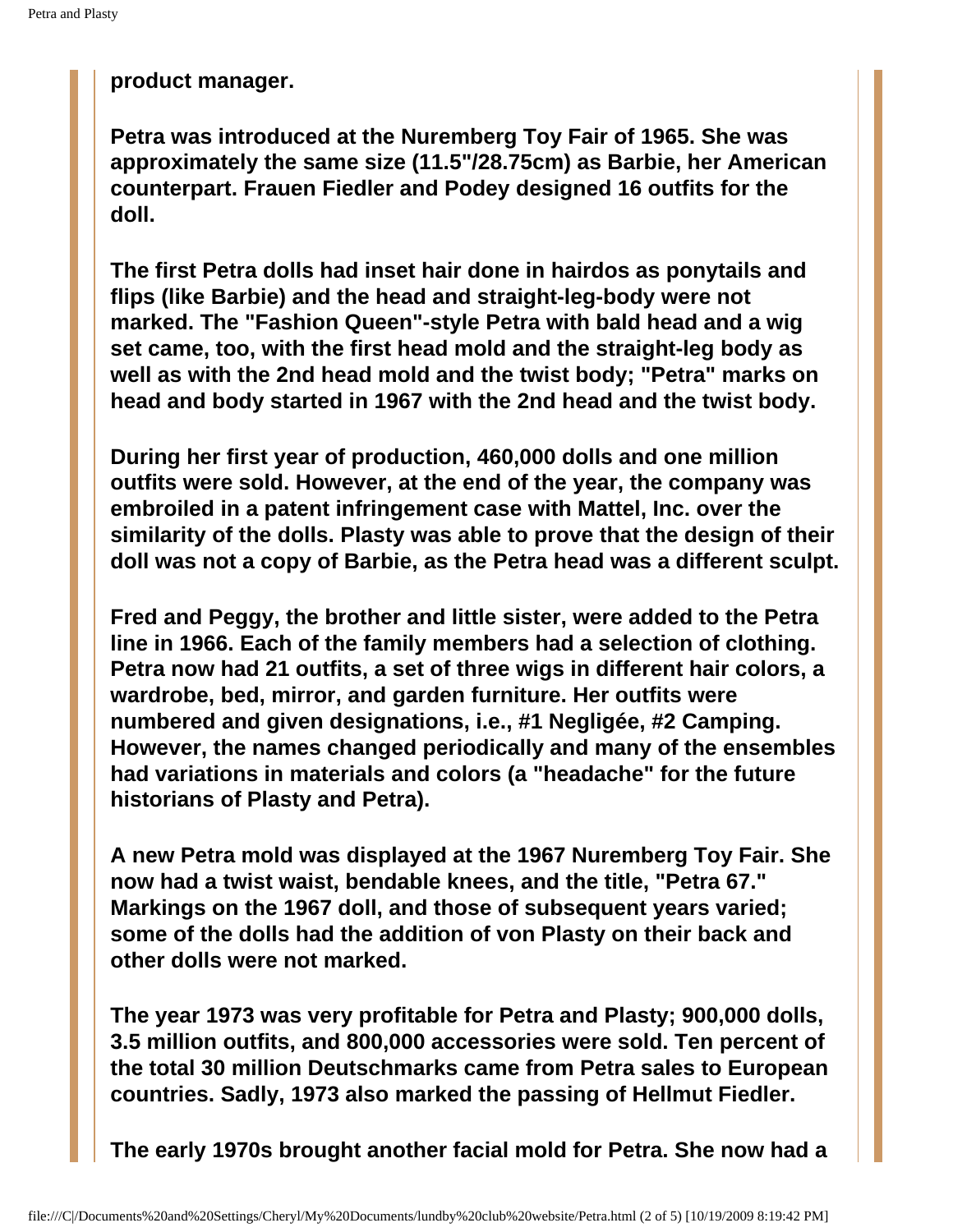**petite "pouty" mouth and a slightly concave face. The new head sculpt was used for the "Petra Star," the doll with rooted eyelashes. The initial production of the mold was marked Petra Star on the back. Later Petra dolls with this head mold were unmarked. Her outfits reflected the "trendy" look of the era.** 

**By 1975, Friedrich Podey had sold 60 percent of Plasty to the UK firm, Airfix, a leading manufacturer of plastic models and toys. Plasty was now known as Airfix Deutschland. Unfortunately, the parent company went into bankruptcy in 1980.** 

**The firm, under the original name of Plasty, was reestablished by Friedrich Podey and Rudolf Podey in conjunction with an investment group.** 

**Production began in 1981 with 22 workers, and, in 1982, Petra's head sculpt was once again changed. The new facial mold featured an oval face, heavily-lashed eyes, and plumped lips. She was given flowing, luxurious tresses and an assortment of hair accessories.** 

**In 1983 Sandra Pabst, noted Berlin fashion designer, miniaturized many of her creations to fit Petra's proportions. Among the other additions to the line were a dollshouse, an auto, and a horse. The cofounder of Plasty, Friedrich Podey, died in August of 1984, and the management of the firm passed to family members.** 

**Between 1982 and 1984, the profit margin for Petra sales increased from 4 million Deutschmarks to 15 million. In 1987, she was sold in more than 20 countries and was acknowledged as "one of the most famous of the fashion dolls."** 

**The year 1987 also brought a new owner for Plasty -- Lundby of Sweden. Lundby, the renowned maker of 1/16th scale dollshouses, increased sales from 18 million Deutschmarks in 1987 to 24 million in 1989; the firm was now one of the top ten toy companies in Germany.** 

**After the fall of the Berlin Wall, Petra was sold in the former Eastern Bloc countries. In 1992 the firm's profits were 45 million Deutschmarks, 32 million of which were from Petra sales in foreign markets. The company's success, in large part, was achieved by the**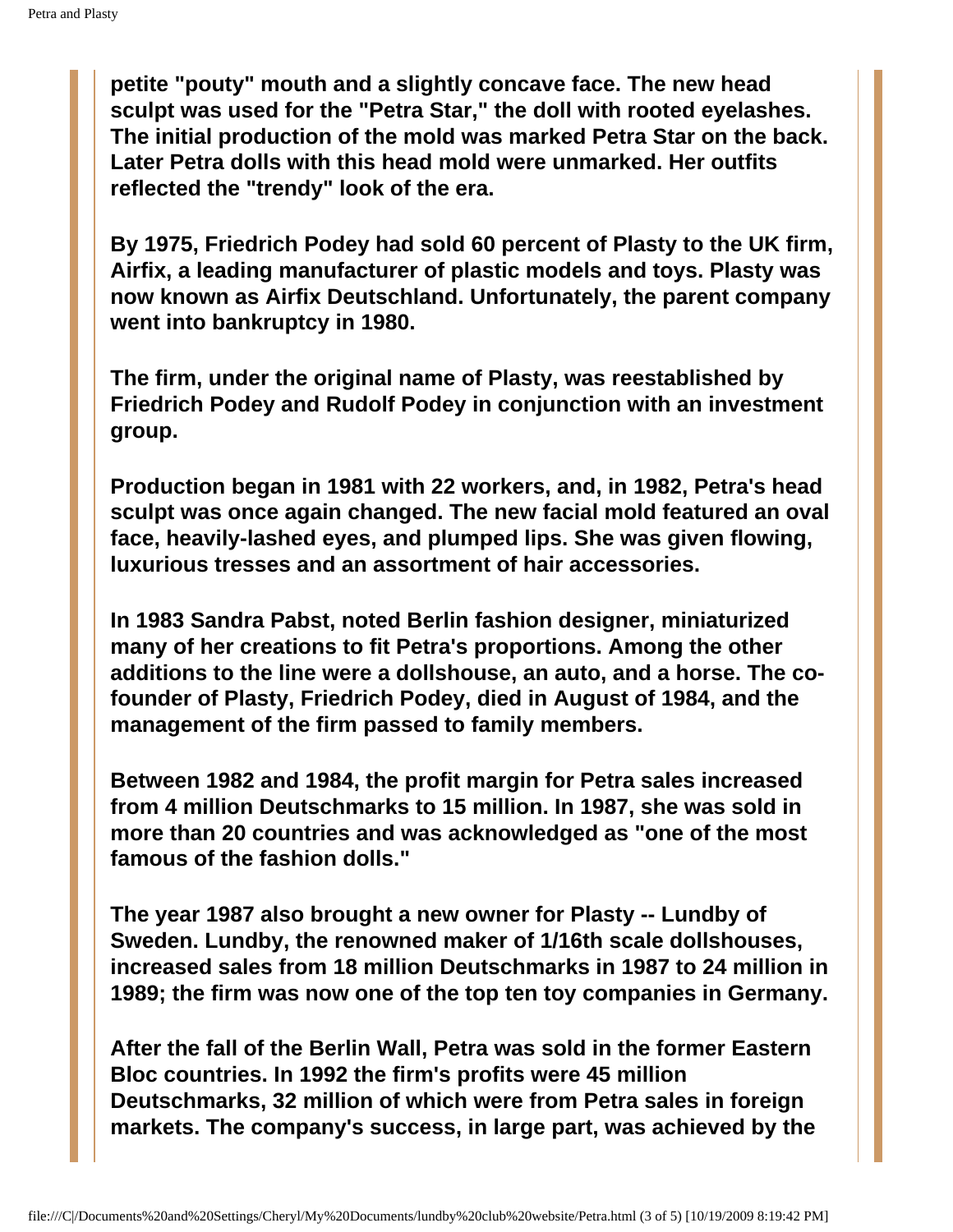**78 employees in the Neulußheim factory and 850 workers in their other production facilities in the USA, Canada, England, France, Sweden, and Mexico.** 

**Petra again faced a new owner when Lundby, due to financial problems, sold Plasty to Hasbro, Inc., a US leader in the manufacturing of toys and games. Hasbro produced very few Petra dolls, but, they owned the rights to Sindy (another popular fashion doll of the period), and they released a set containing both dolls. Hasbro closed the Neulußheim plant in December of 1993 and sold the buildings.** 

**It was the end of Plasty, the company. Petra, the doll, lives on through the devotion of her many collectors.**

*In 2003, Petra was honored by the History Club of Neulußheim with an exhibition. The author wishes to express her appreciation to Hans-Peter Rausch, a member of the Club, for his research on Plasty.* 

*Editor's Note: In addition to the above translation, Karin has shared two favorite photos of Petra dolls that are very meaningful to her. The first photo shows Petra with a ponytail in outfit No. 16, "Paris," from 1965. The next Petra with a white flip hairdo is Karin's original Petra doll, which is the first version from 1965. Karin purchased her outfit from an unknown manufacturer. After the two photos, an editorial page with Karin's photo and the original magazine pages are shown. Below are further translations (in brief) of headlines and captions in the article.*

#### **Page 10:**

**The new face of Petra Star with long hair (Petra with long blond hair done to the side)**

**Page 11:**

**Petra Casino. The different looks of Petra Star, the doll with lashes**

**"Sweet Petra" with audio cassette**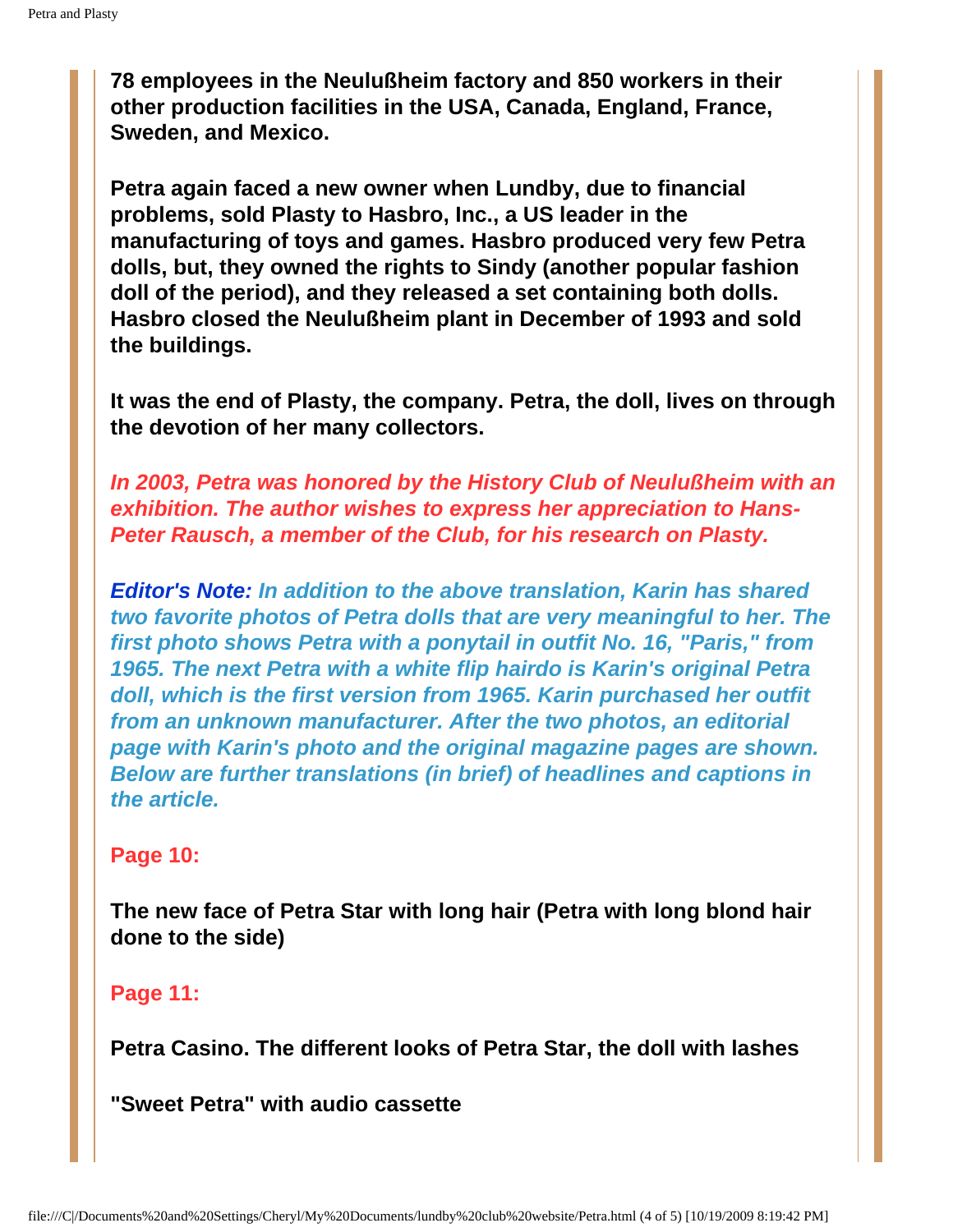**Petra booklet of 1967 Wig set for Petra 1960s New version of Petra Star with long hair and original box Page 12: First version of Petra with flip hairdo in outfit No. 31, "Amelia" Petra booklets of the 1960s The second face mold of Petra Two first Petras with different versions of outfit No. 16, "Paris" Page 13: Booklet of 1976 First Petra with bubble cut hairdo in outfit No. 15, "Nice" Booklets of the 1960s and 1975 First Petra with ponytail in original swimsuit and box "Sweet Petra" (late Petra) with audio cassette Booklets of the 1960s**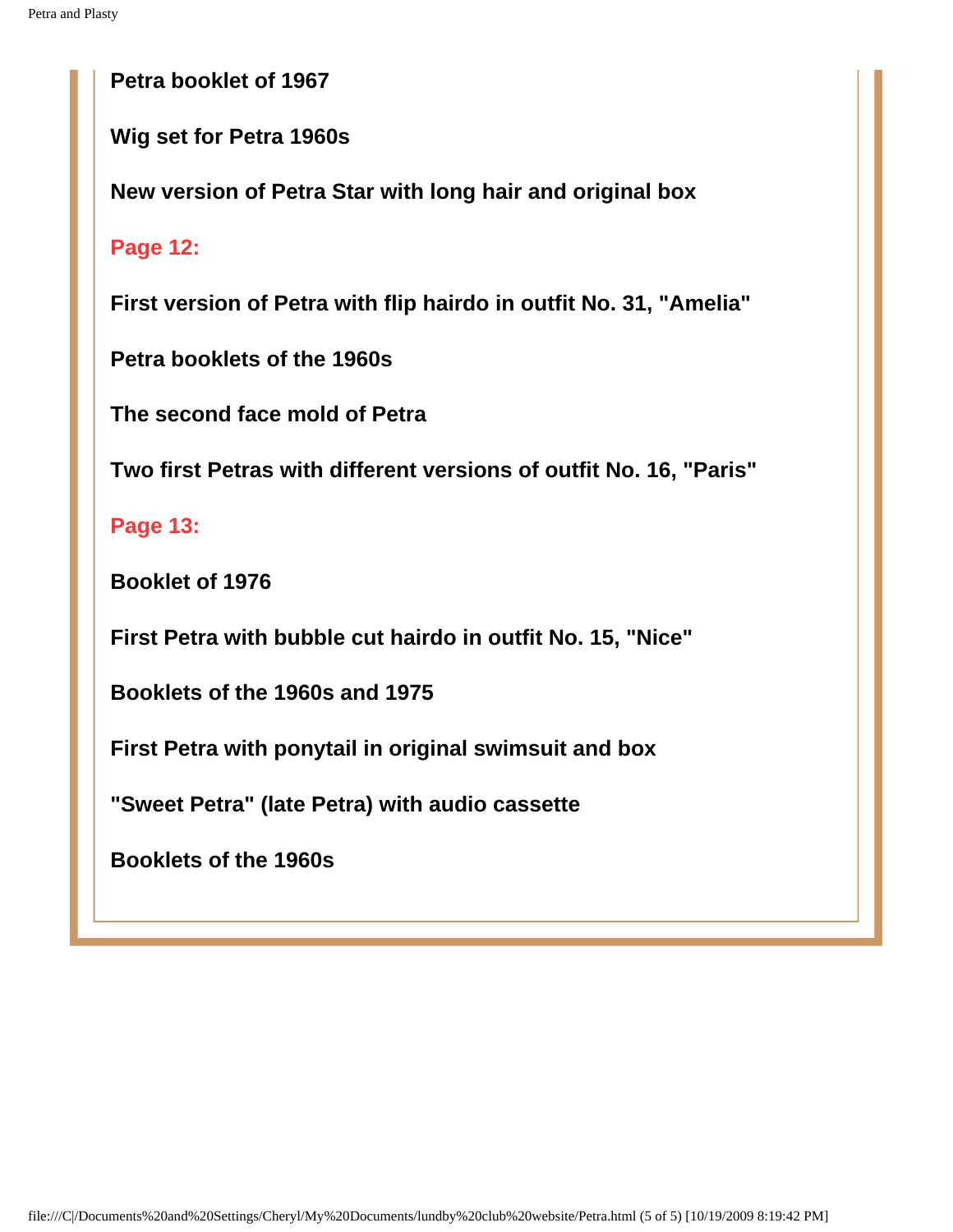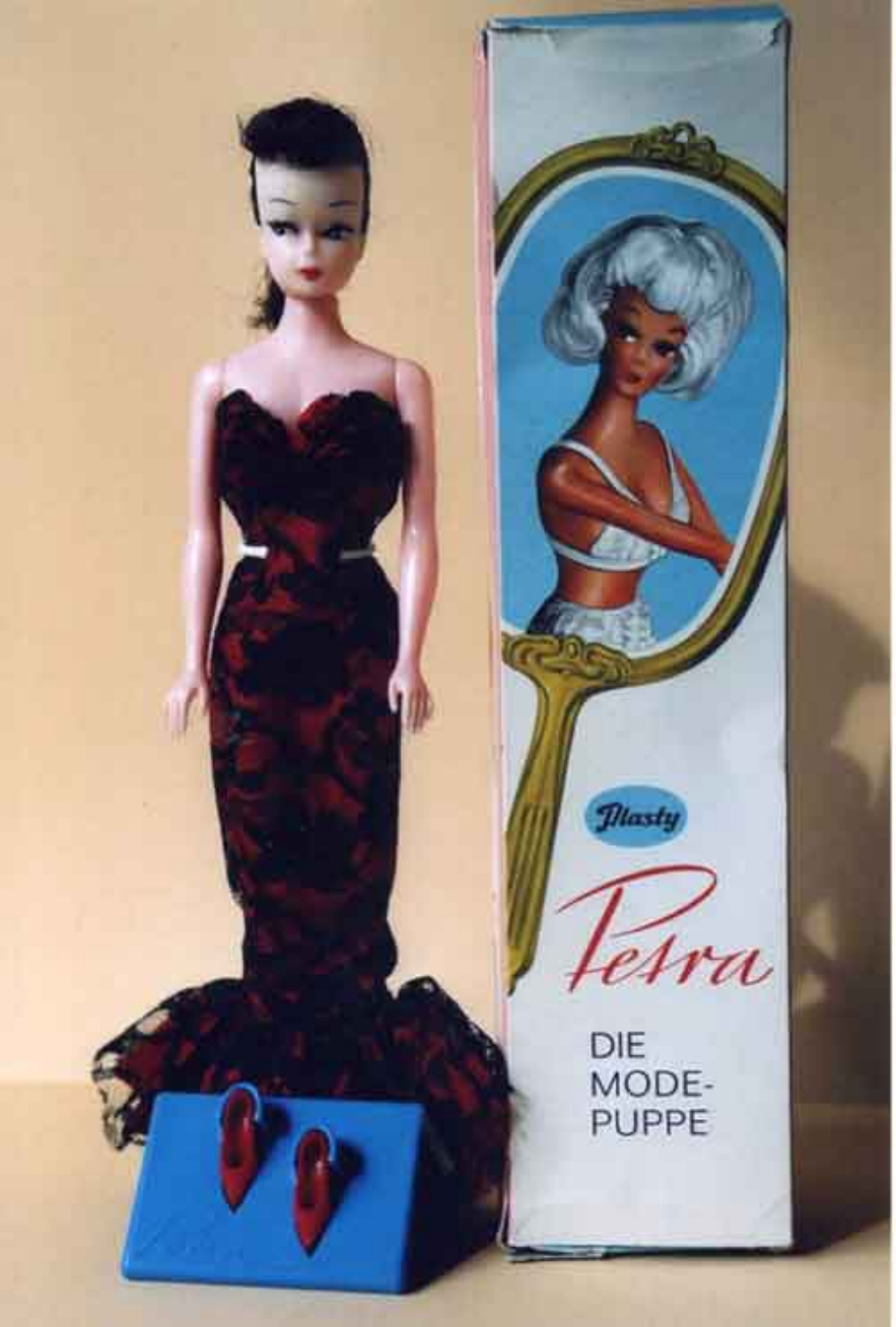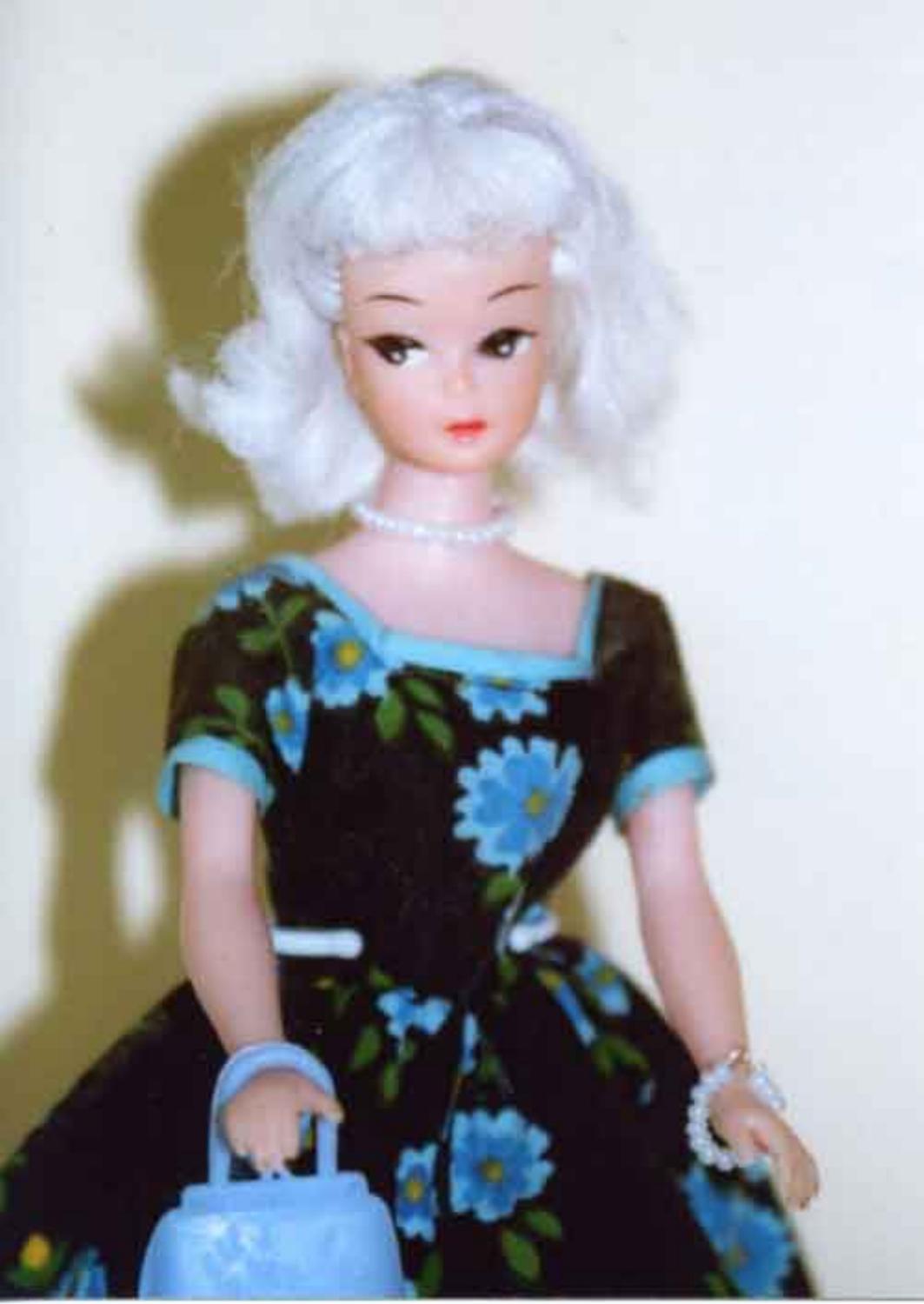Ausgabe 3/05

 $\circ \in$ 

Das Magazin für Barbie-Sammler

Titelstory:

Neu!

n Phänomen Mod: Ma

Spotlight:

Seitenblick:

Vintage:

**B** 

Barbies Marktplatz · Veranstaltungen · Börsen · Kleinanzeigen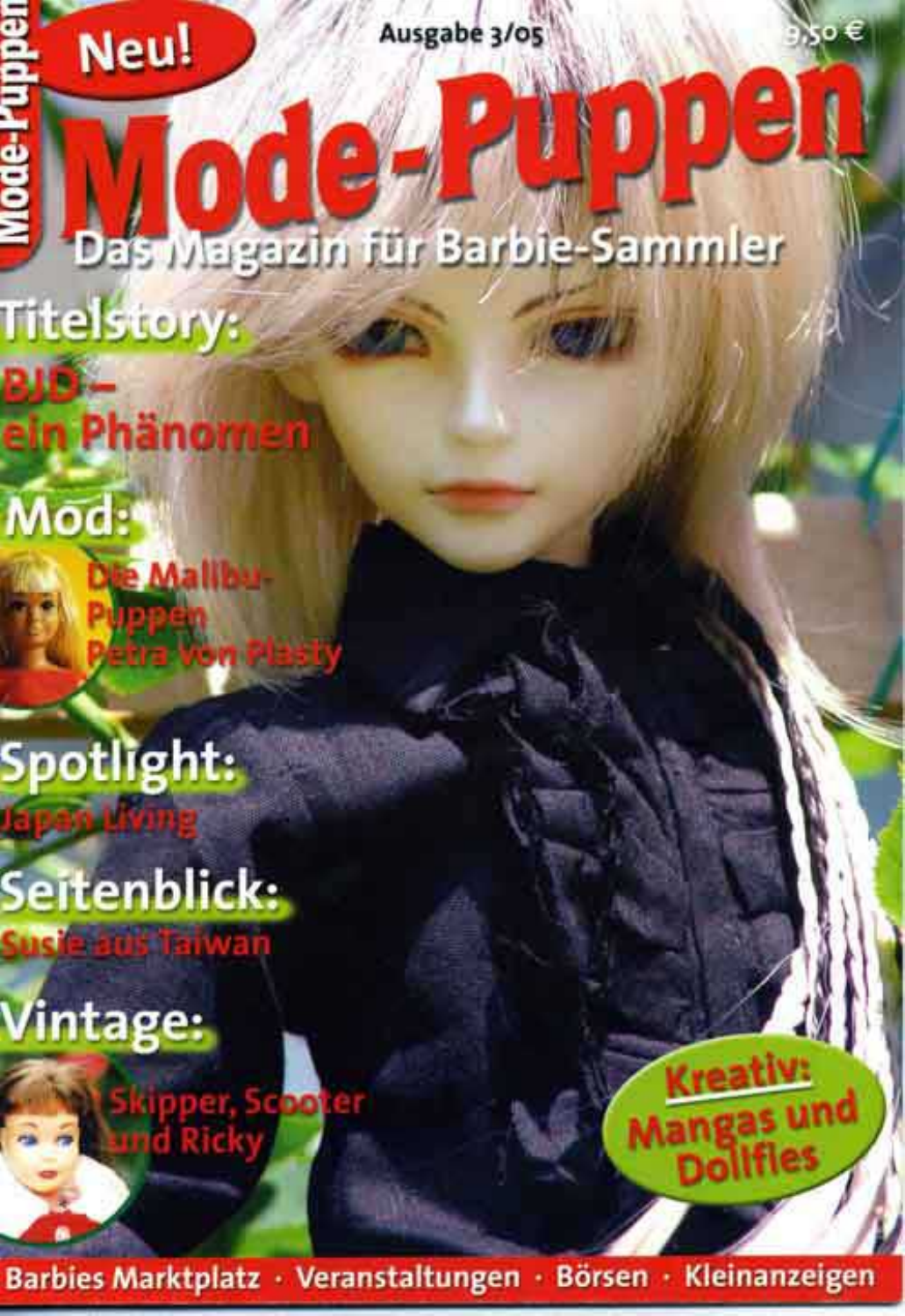### Editorial

# Liebe Modeppen-Freunde!

Hochsommer! Sonne, Strand, Meer, Faulenzen - Ferien! Wir verreisen und bringen von überall her neue Eindrücke mit. Natürlich nicht nur. Die eine oder andere Puppe wird es sich bestimmt auch im Koffer gemütlich gemacht haben und darauf warten, zu Hause ausgepackt und den anderen Püpples vorgestellt zu werden.





Sie genießen den Sommer: Eine blonde Bubblecut in Barbles erstem, schwarzweiß-gestreiften Badeanzug und eine rothaarige Midge is ihrem gelb-orangefarbenen Bikini verbringen den Tag Im Go-together-Furniture von 1964 am Poul. Es soit ja sogar Sammler gebin, dar ihrmi-Urlaub ausschäedlich so legen, dass sie eine möglichst große Zahl Conventions und Ausstellungen mitnehmen können. Das sind die Freeks, die vor der Heimreise schnett noch in die nächste Drogerie stürmen, einen auperschneit wirkenden Selbsttinäuner kaufen und sich die Creme auf dem engen Klo im Plager ins Gesicht schmieren, damit zu Häuse keiner merkt, dass sie sich nur in Ausstellungsräumen und Läden herumgetrieben und Sohne und Meer nur In Prospekt geather haber). Gaist anders als Barbie, die schon alleh deswegen nicht drinoen bloibt, well sie ihn todschicken Badusrutige zeigen will, vor allem die Mattou-Puppers, dile seinerzeit frischen Wind: in Barbies Welt gebracht haben. Vornehme Illiane stand bei ihnen überhaupt nicht. hoch im Kurs. Dagegen sehen die BJDs. die iterat sellt werkigen Jahren auf dem Marint und filer bei una noch nicht sehr bekannt aind. mit ihrer Afherischen Gesichthärbe, ihrem eitenhaften Aussehen und den übergroßen Augen geradezu überirdisch aus Auch Mänga Acimes haben meisters riesige Augen, aber die wenigstet: von dieuen gleichen Engeln. Übrigens sind die Riesensugen keine fürfindung unserer Zeit und auch ursprünglichricht Japanisch. Hier zeigt sich wieder, dass alte Puppen, gleich welcher Art, viel Gemeinsames haben. Viele traditionelle Formen und Herstellungsarten, z. B. Gliederkörper, bestehen bis heute und finden seibet bei den modernsten Entwicklungen, z. B. bei den B.Ds. Arwandung. Und so stehen sie



Eine Twist-Barble sonnt sich auf der Terrasse ihres Sarprise-Hauses von 1970. Luftmatratze. Sandalen, Sonnenbritle, Schallplatten, Buch und Naschteller sind ebenio erhaben geprägt. wie das Blumenbeet und vermittein dadurch einen sehr naturalistischen Eindruck.

auch auf Börten ftredich nebeveinander: Vintage und Mod Barbiet, die deutschen Petras, Ober die wir auch in dieser Ausgabe benchten, Makeovers, Manga-Puppen und effengleiche BJDs. Die Puppenwet ut so bunt will unsern große und geniums interessint.

Noch eines schönen Spätsommer! wünschen

Claria Song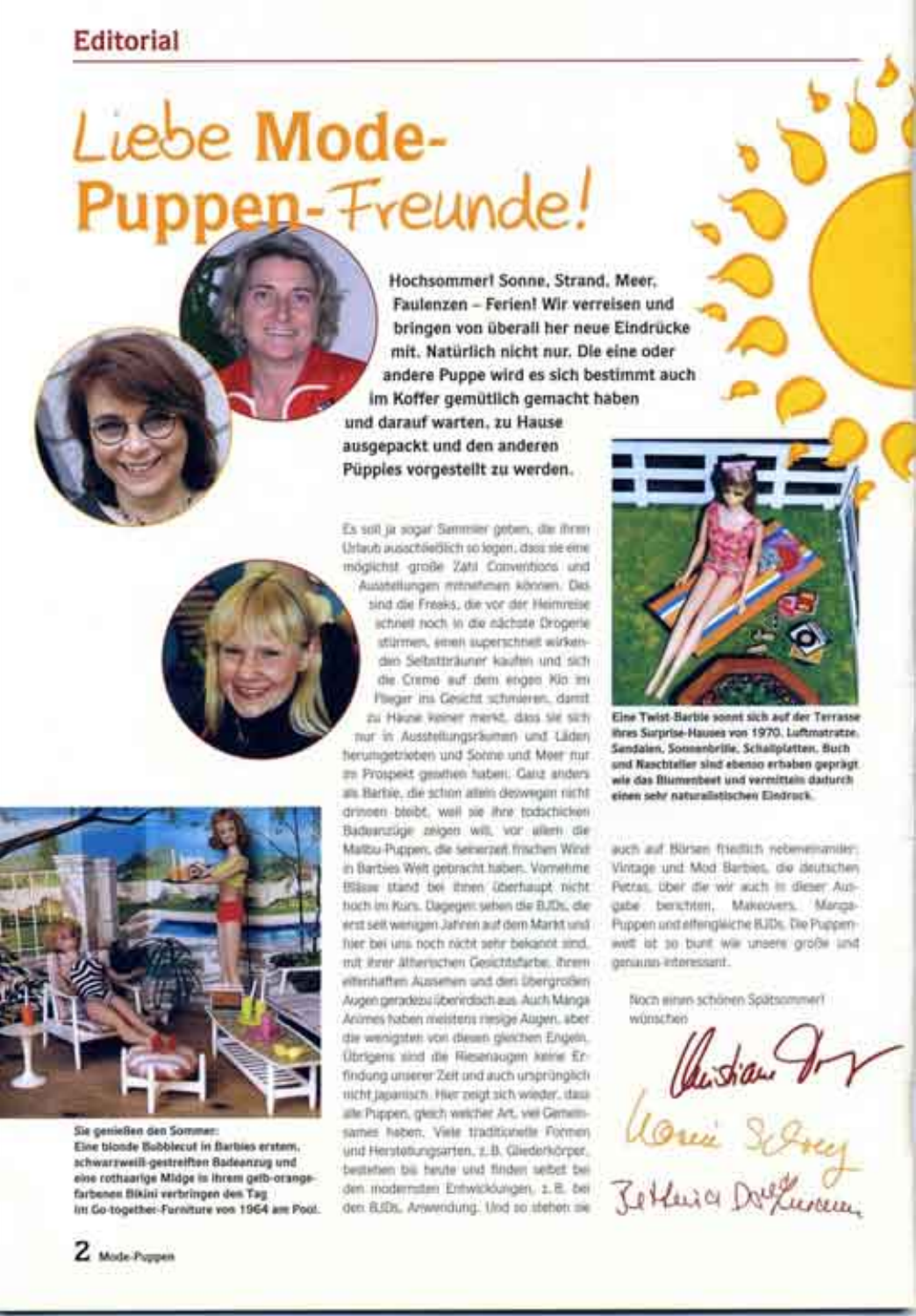# Petra von Plasty. Geschichte eines Unternehmens

Sie war die deutsche Antwort auf den Erfolg der Barbie von Mattel. Nachdem diese 1964 schließlich auch auf dem deutschen Markt vertrieben werden konnte, eroberten die Modepuppen die Kinderzimmer. Barble war jedoch sehr teuer. Den Wunsch nach einer ebenso hübschen. jedoch preiswerteren Variante erfüllte die deutsche Firma **Plasty aus** Neulußhelm.

> Das neue Geslcht der Petra-Star mit langem Hear.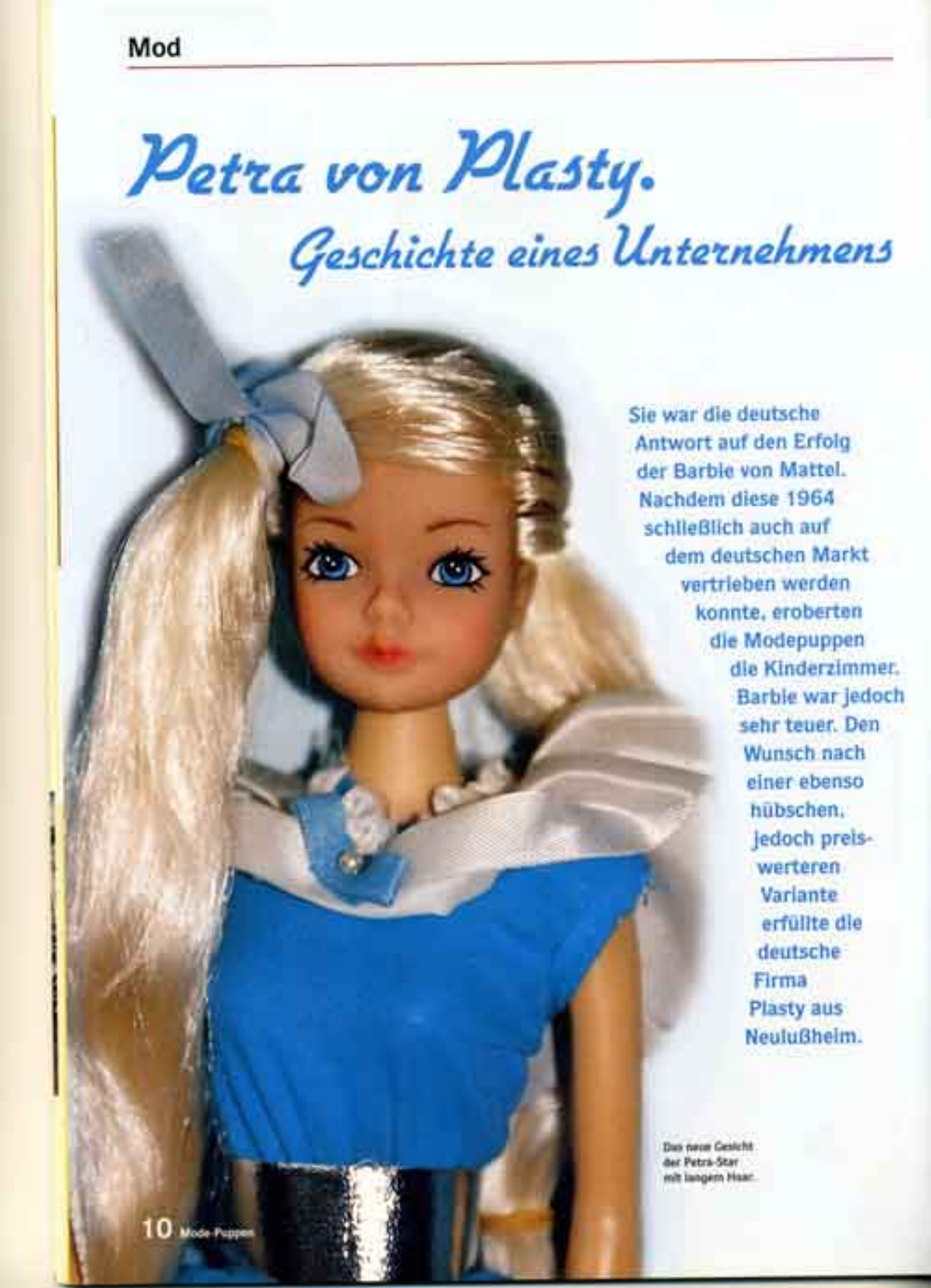

ier besalt man bereits viel Erfahrung in der Herstellung von «Spielzeug zu einem vernünftigen Preis». wie das Motto des Spielzeugfächmannes Podey lauteler. Über 350 Großhändler, z.B. Vedes, über 1,000 Einzelsändler und ca. 600. Kaufhäuser wie Kaufhof, Horten, Hertie, Woolworth usw. wurden mit Spielzeug aus dem riesigen Firmenlager von



Fiedler & Podey beliefert, Die Firmengründer Heltmut Fledler (23:7.1909 - 20.4.1973) und Friedrich Podey (17.5.1907 -26.8 1984) Hannten sich seit Ihrer Lahrzeit und arbeiteten spiter cusammen be der «Rhemochen Gommund. Celluloid-Fabrik-Th Mannheim, besser bekannt als die »Schildacot» Werke. Sie waren dort mit der Fferstellung der Puppen beschäftigt. Kaufmann Friedrich Podey war Ubrigens. auch der Verfasser der belieb-

ten Schüdleröt-Bilderbücher, die als Werbemittel den Puppen mitgegeben wunden und heute begehrte Sammelobjekte zind. Helmut Fiedler war Konstrukteur und Produktionsleiter. Nach dem Zweiten Weltkrieg machten sich die beiden Roßegen und Freunde seltistständig.

Am 1.12.1948 begann die Firmangeschichte der Firma Plastik Werk Fiedler & Podey, Preswertes Spielzeug, z.B.-Tiere aus Hartplastik wie die bekannte Katze mit Ball gehörten zu den frühen Erzeugnissen. 1964, durch den Erfolg von Barbie angeregt, begann man mit der Eritwickkung einer eigenen Ankleidepuppe mit reichhaltiger Ganterobe. Auf der Nürnberger Messe im Februar 1965 wurde »Petra» der Öffentlichkeit vorgestellt. 16 Neider besaß sie am Anfangüber Art und Schnitt der Outfits entschied iler Geschmack der Ehefrauen der Firmengründer. Bereits im ersten Jahr wurden rach Angirben der Firma 460 000 Exemplane und eine Million Kleider verkauft. Ende des Jahres konnte die Firma einen Prozess gegen Mattel erfolgreich abwehren, Indem sie bewies, dass der Kopf der Petra - anders als twi anderen. Shelichen Ankösidepuppen der europäischen.

Mittewerber, die auf die Klage von Mattel hin ihre Produkte aufgeben mussten - mit Hitle eines eigenen laodi-Gelenks befestigt wurde.\*1

1966 bekam Petra einen großen Bruder, Fred. und eine kleine Schwesber, Peggy, ihr Kleidersortiment wurde auf. 21 Modella envellert, abenso erhielten die Deschwister aime eigene Garderobe. Zum Sortiment gehörhm auch ein Kleiderschrank, eine Liege, ein Spiegel, eine Carteniege und eine Sitzgernitur. Ein Perückenkasten mit drei Prisuren zum Wechseln machte das Spiel mit Petra wasatztich atwechslungsreich.

Bei der Vergabe der Nummern und Names für die Kleider verfuhr die Firma. allerdings nicht einheitlich - was heutige Sammler zur Verzweiflung treibt. Von Jahr

1) 6pol - Junerea Cottoll Dentri, Oa Pupperthree entwickerty 1919 den hatchisen Nogh tot sinks to Ap/ teleprogram Heightein, de un ein Hab-August days

ētra.

Krauf street let Kiron ingeletterfø. tion Edgineer teworth projectable for Day Printerio mirks were worchipde ian Pussian firsten bio leater, u. a. für die Rean-Prageri aix firms Cett Oldisown



exra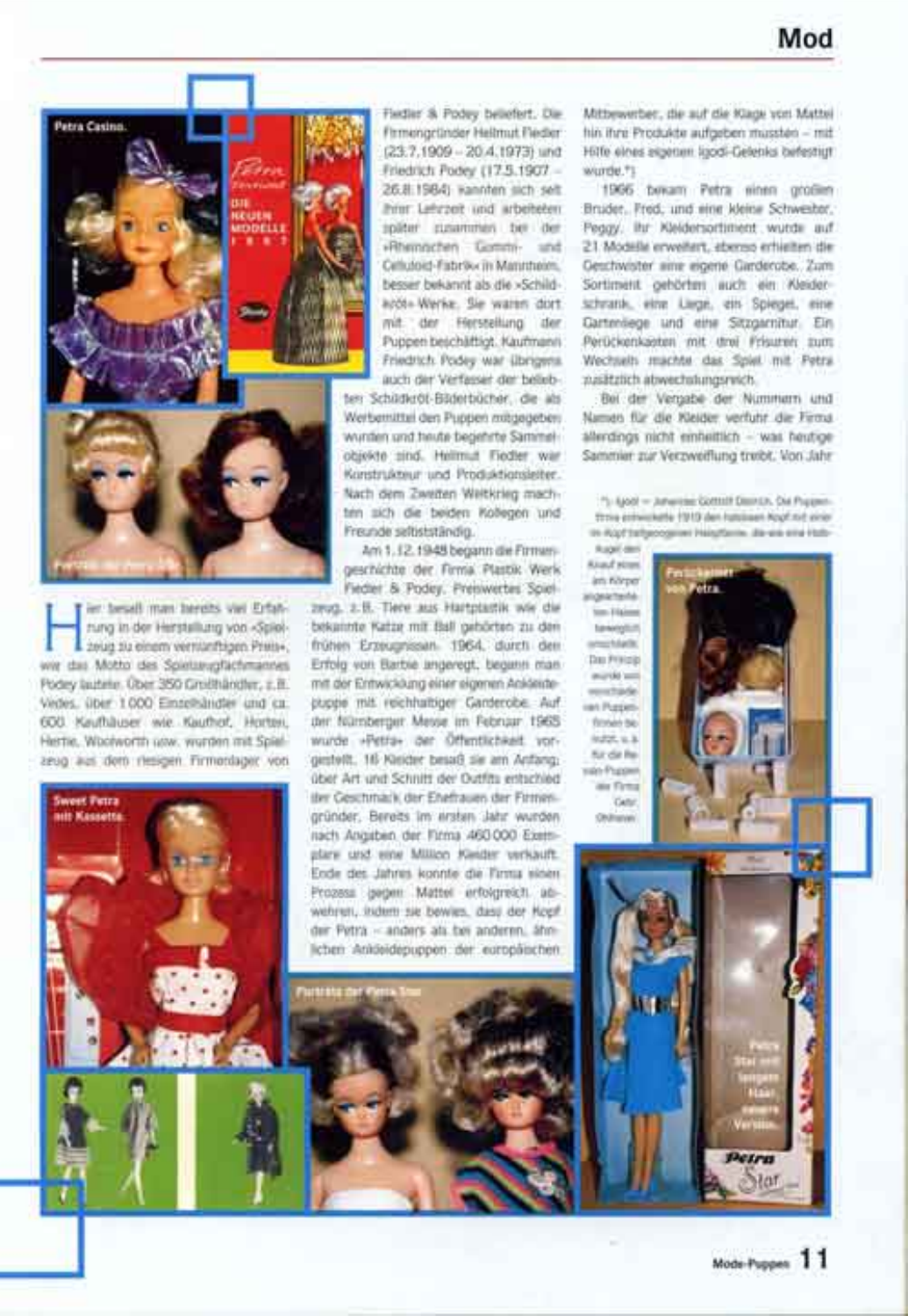### Mod

**Ceste Petra mit** Fig. Frigar in Mr. -Ami

> zu Jahr wurden die Outfits, manchmal geringfügls.

manchmal jedoch vollig verändert, die Nummer und Namen jedoch beihehalten: po war zie Nr. 11, «Wen», z.fl. zuerst ein Tanzkled mit weitschwingendem Bock, spilter ain gerade geschrifttenes, enges Minildoid, Nr. 19, «Zürich», ein dreiteiliges Kastüni im Leopardenlook und ein südes Petticoat-Teenageridost mit weitern, gepunktetem Rock. Auch bei der großen Abenidmode gibt es Abweichungen: Nr. 37, »Electra»; ecschien z.B. einmat als trägerloses. langes Abendidaid mit Stola aus schimmerndern Satin und 1967 als zweifarbiges. Cocktailkleid mit durkben. Rock. und weißem Spitzenobieteil. Darüber hin-

pus gab ex voo sehr vielen. Outfits Variationen in verschadenen Farben.

Auf der Spielwarenmesse. 1967 wurde eine noue Petra stripstistic. Patra 67, the Voltbewegliche» besalt zu threm Kugelkopfgelerik ein drehtures Hüftgeleitk und biegrame Beine. 1970 schled Hetmut Fjedler aus dem Uoternehroen aus; er starbim Jahr 1973, den Erfolgslate





von Plasty, Die schwimigen Jahre von Matter Anfang der Siebziger verhalfen damals Plasty zu weiter steigendem Umsatzzahlen: 900.000 Ankleidepuppen, dazu 3.5 Mio. Kleider und 800 000 Taile Zubehör wurden 1973 verkauft. Der Gesamtumsatz betrug 30 Mittionen DM, davon entflelen 10% auf den Export der Petra in Länder Europas.

Petra ertieff ein neues Gescht mit ein wenig ein-

gedrückt wirkenden Gesichtszügen und einem kleinen Schmolintund, den auch die Petra Star mit den eingezogenen echten Wimpern hatte. Ihre Mode zu dieser Zeit war sehr hip und sehr viel experimentianfroudiger als Barties.

1975 verkuufte Friedrich Podey 60% der Plasty-Anteile an die angloche Firma Airfix: die Firma hieß fortall Airfix Deutschland. Die Muttergesebuhaft ging

1980. In: Kankurn. Friedrich und. Rusself Podey grunde ten zusammen mit einer Investarengtuppe die Fichse nou-

mit dem alten Namen Plasty - und begannen 1981 mit 22 Mitarbeitern erneut mit der Produktion. Das Kopfmodelt wurde 1982 volig verändert. Ab 1983 arbeitete Plasty mit eigenen Modedesignern zusamman; die ausschließlich für Fetras Mode zuständig waren. Auch die Modeschöpferin-Sandra Patrot aux Berlin arbeitete für Petra. Viele Sandra-Pabet-Modelle wurden Petra angepated. Petra und thre Geschwister wobsten im eigenen Haus, sie besaßen Autos, Pferde und alles, was das Nerz einer Modepuppe begehrte. Der Umsatz steigerte sich zwischen 1982 und 1984 von 4 Mio. DM auf 15 Mio. DM. 1987 wurde Petra in über 20 Ländern vertrieben; sie war damit miten Barton die bekannteste